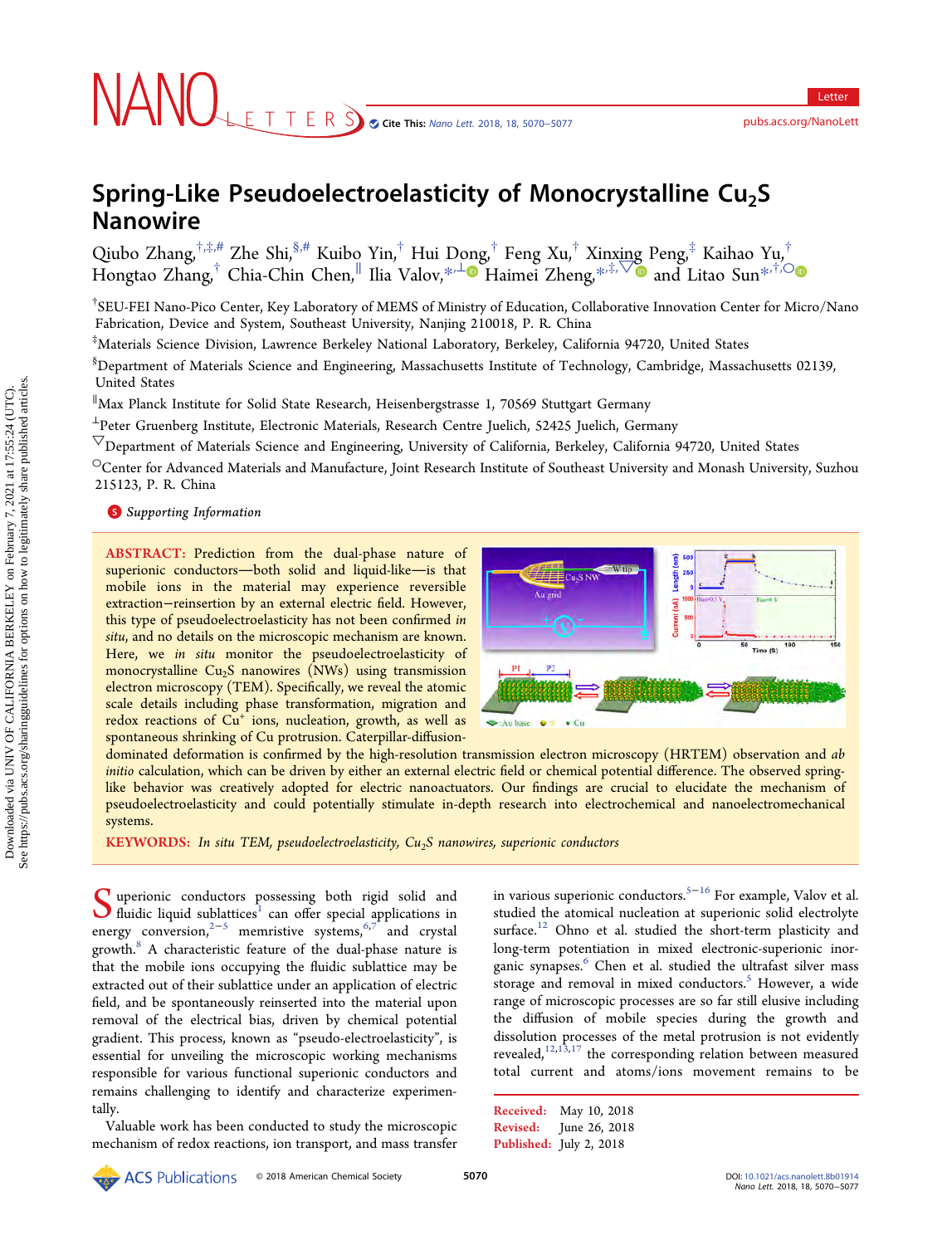<span id="page-1-0"></span>

Figure 1. Pseudoelectroelasticity deformation of Cu<sub>2</sub>S NWs. (a) Schematic illustration of the *in situ* experimental setup, In the experimental setup, the Cu2S NW was supported on a half-Au grid and the other end contacted to a grounded W tip, both working as chemical inert electrodes. (b) Current vs time and length vs time curves are recorded during the pseudoelectroelasticity process. The applied voltage for ion extrusion is 0.5 V lasting 60 s and 0 V for the insertion process. Error bars indicate the standard deviation. (c−l) Snapshots of the pseudoelectroelasticity process demonstrating Cu protrusion growth and dissolution. The Cu2S NW has an initial length of 420 nm (almost recovered with a final length of 400 nm) and diameter of 38 nm (unchanged). Scale bars, 200 nm. (m) Schematics of the extrusion and reinsertion process. The NW is divided into two parts: one part (P1) loaded on the gold grid acts as a Cu<sup>+</sup> ion reservoir and the other part projecting out of the grid (P2) is mainly used for the transmission of Cu<sup>+</sup> ions. During the extrusion process, the Cu<sup>+</sup> ions in P2 are driven out of their regular positions, while the Cu<sup>+</sup> ions in P1 migrate into P2 to fill the Cu<sup>+</sup> ion vacancies. The extruded Cu<sup>+</sup> ions are blocked/oxidized at the Cu<sub>2</sub>S/W interface and are pushed forward by the new oxidized Cu atoms. During reinsertion process, the Cu<sup>+</sup> ions in P2 migrate back into P1 and following the extruded Cu<sup>+</sup> ions move back into P2. The blue and red arrows refer to the extrusion and reinsertion processes, respectively.

characterized, $14,17$  $14,17$  and the long-term stability of protrusion after gap bridged is yet to be confirmed by imaging.<sup>6,12,13</sup>

One bottleneck of the in situ study of such process is the difficulty of facilitating ion transport pathways in typical materials. To alleviate this problem, the material system of monocrystalline  $Cu<sub>2</sub>S$  nanocrystals came into our attention. Our previous work proved that the  $Cu<sub>2</sub>S$  can be heat-treated to undergo a phase transformation from low chalcocite (LC) to high chalcocite (HC) near room temperature,  $^{18,19}$  $^{18,19}$  $^{18,19}$  $^{18,19}$  $^{18,19}$  and the HC phase exhibits superionic properties with its S atoms forming a rigid sublattice and Cu atoms randomly jumping around

similar to a liquid.<sup>1</sup> [This allows chemical potential gradient and](#page-6-0) external electric field to easily drive the mobilizing  $Cu<sup>+</sup>$  ions in and out of their sublattice, opening up a large window to observe pseudoelectroelasticity under an STM−TEM system. We were thus able to monitor the whole pseudoelectroelasticity process including LC-to-HC phase transformation, migration and jamming of Cu<sup>+</sup> ions, nucleation, and growth, as well as spontaneous shrinking of a Cu protrusion.

Results and Discussion. In our experiment, we constructed a close-circuit electrochemical system with a monocrystalline LC-phase  $Cu<sub>2</sub>S$  NW [\(Figure S1\)](http://pubs.acs.org/doi/suppl/10.1021/acs.nanolett.8b01914/suppl_file/nl8b01914_si_001.pdf) incorporated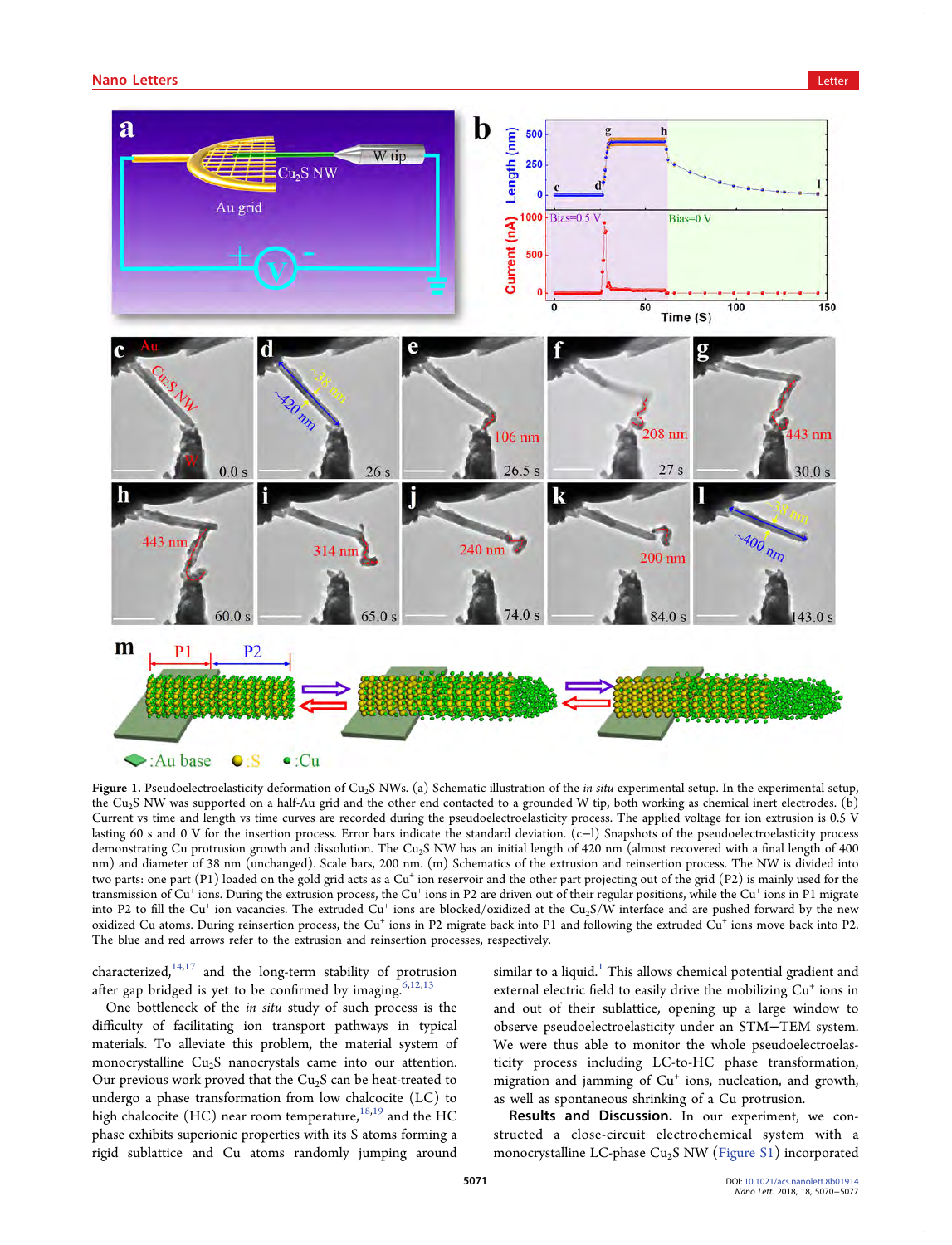<span id="page-2-0"></span>

Figure 2. Microstructure evolution of the NW during the pseudo electroelasticity process. (a−d) Top: TEM images of one Cu2S NW during the extrusion process at different times; bottom: HRTEM images of the corresponding red dot square areas (left) and corresponding FFT patterns (right). (e) Line profiles of FFT patterns along the  $[100]$  direction of S sublattice ( $[102]$  direction of the LC or  $[100]$  direction of HC) showing phase evolution. (f) Atomic structure of HC phase Cu2S. Four different Cu sites are marked in green, with the fraction of color showing the fractional occupancy of the respective site. Highlighted are the Cu atoms in the 2b site (the most probable site) participating in the c channel migration. (g) The energy landscape of concerted migration of Cu 2b atoms along the c channel (shown in inset). (h−k) Top: TEM images of one  $Cu<sub>2</sub>S$  NW during the insertion process; bottom: HRTEM images of the corresponding blue dot square areas (left) and corresponding FFT patterns (right), with the Cu2S, Cu protrusion, and W tip highlighted in gold, green, and blue, respectively. The weak contrast of the blue part in parts a−d is an amorphous carbon coating on the W tip, which does not influence the experiment.

between Au and W ends, as shown in [Figure 1](#page-1-0)a. A bias was applied to induce NW pseudoelectroelasticity [\(Video S1](http://pubs.acs.org/doi/suppl/10.1021/acs.nanolett.8b01914/suppl_file/nl8b01914_si_002.avi)). During the whole process, the loop current in the circuit as well as the length of the prolongation were recorded in real time [\(Figure 1](#page-1-0)b). For the interval from 0 to 60 s, the sampling rate is two samples per second. However, for the interval from 60 to 143 s, the circuit is disconnected, leading to the loop current being zero. In order to accurately measure the length of the precipitated copper, we select the sampling points corresponding to the clear images in the video, and the intervals between two sampling points are not constant.

According to the current vs time and the length vs time curves, the process can be divided into four steps: initial state (c−d), electrochemical extraction (d−g), dynamic equilibrium (g−h), and reverse incorporation (h−l).

During the initial state, the NW is unchanged and the loop current is close to zero. After the first 26 s, the electrochemical extraction (formation of Cu phase) took place quickly, and the length of the formed Cu nanowire reached its maximum at 30 s ([Figure 1g](#page-1-0)). The total current (26−30 s) drastically shoots up to ∼1000 nA. The maximum conductivity of the Cu<sub>2</sub>S during the dynamic extrusion state was estimated to be  $~\sim 10^{3}$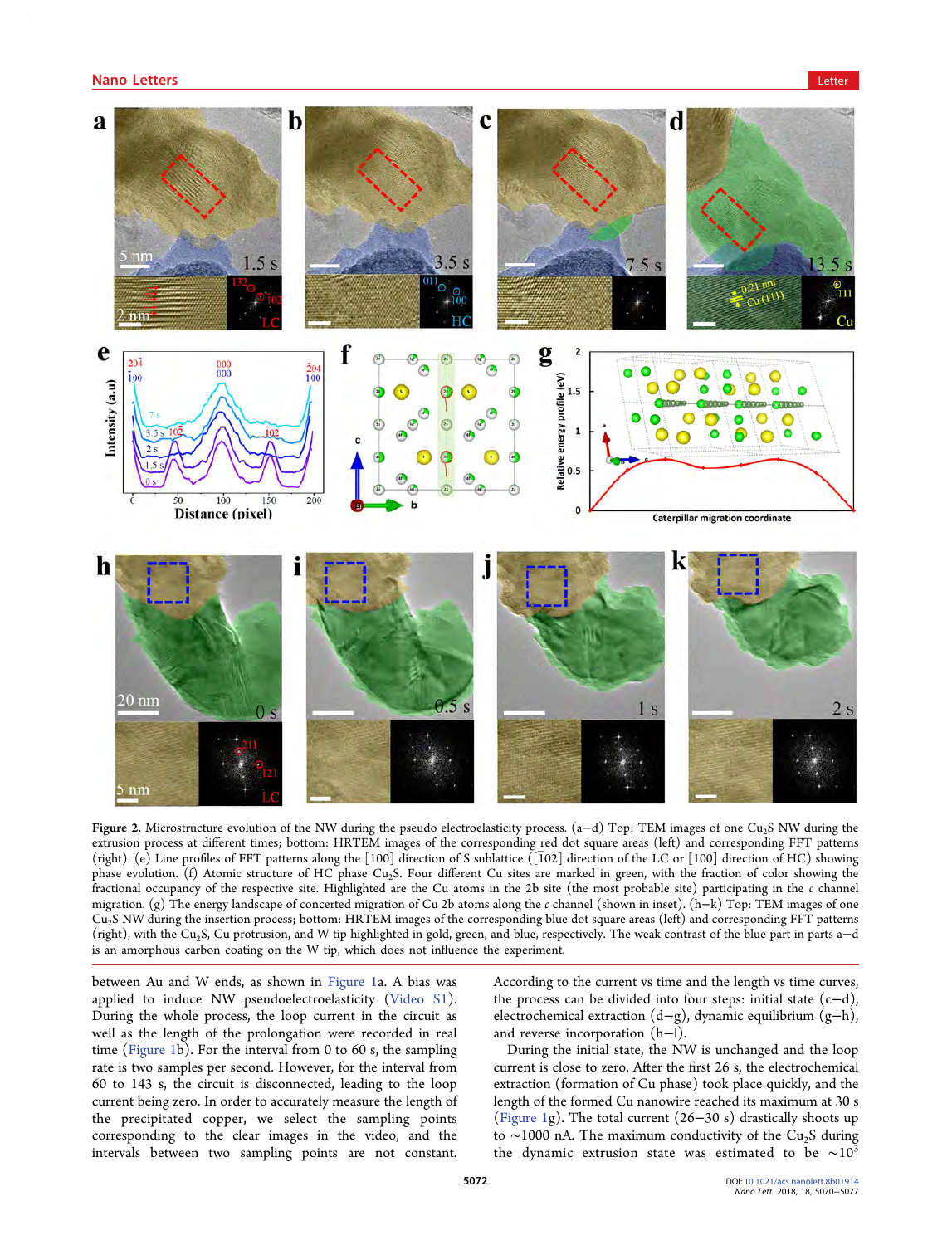<span id="page-3-0"></span>

Figure 3. Dynamics of the pseudoelectroelasticity process. (a) Schematic description of the forces acting on the Cu<sup>+</sup> ions. The electrochemical driving force ( $F_{EC}$ ) is a combination of both chemical driving force ( $F_C$ ) and the electrical driving force ( $F_E$ ),  $F_{EC} = F_E + F_C$ . (b) The relaxation time of Cu extrusion and the projected areas of protrusions at 30 s vary with the applied voltages. (c) Schematic diagrams showing the force analysis of four different boundary states in the whole process. (d) Corresponding electron electrochemical potential distribution in the four different states. Electrochemical potential ( $\tilde{\mu}$ ) equals the sum of electrical potential ( $\varphi$ ) and chemical potential ( $\mu$ ). The vertical arrows indicate the shift of the equilibrium and the horizontal arrows indicate the direction of the external electric field  $(\xi)$ .

Siemens/m, consistent with the experiment values reported in the literature<sup>20</sup> [\(](#page-7-0)[Supporting Information\)](http://pubs.acs.org/doi/suppl/10.1021/acs.nanolett.8b01914/suppl_file/nl8b01914_si_001.pdf). After this increase, the NW system turned into a dynamic equilibrium state until the end of biasing at 60 s [\(Figure 1](#page-1-0)h), the current intensity drops to about several tens of nanoamperes and no further growth of the Cu nanowire was observed. A series of characterizations [\(Figures S2 and S3\)](http://pubs.acs.org/doi/suppl/10.1021/acs.nanolett.8b01914/suppl_file/nl8b01914_si_001.pdf) verifying the Cu extraction are included in [Supporting Information](http://pubs.acs.org/doi/suppl/10.1021/acs.nanolett.8b01914/suppl_file/nl8b01914_si_001.pdf). After biasing, the electrochemically formed Cu protrusion dissolves back into NW spontaneously in a self-induced way. Meanwhile, the Cu NW is detached from the W tip, and the electric circuit cuts off automatically. The rate of Cu dissolution reduces with time ([Figure 1h](#page-1-0)−l), reflected from the curvature of the length−time dependence curve in [Figure 1b](#page-1-0). In the end, the protrusion is dissolved almost completely, the shape and the structure of  $Cu<sub>2</sub>S$  NW returned to its initial dimensions

([Figure 1](#page-1-0)l, [Figure S4](http://pubs.acs.org/doi/suppl/10.1021/acs.nanolett.8b01914/suppl_file/nl8b01914_si_001.pdf)). The slightly reduced length is caused by the difference of the projection directions.

To understand the detailed migration behavior of  $Cu<sup>+</sup>$  ions within the  $Cu<sub>2</sub>S$  NW, a series of HRTEM images were recorded, as shown in [Figure 2.](#page-2-0) The corresponding raw HRTEM images are listed in [Figures S5and S6](http://pubs.acs.org/doi/suppl/10.1021/acs.nanolett.8b01914/suppl_file/nl8b01914_si_001.pdf). Starting with biasing the pristine NW for 1.5 s, the LC structure completely turned into HC accompanied by the disappearance of the stacking faults [\(Figure 2b](#page-2-0)). The phase transition is caused by Joule heating.<sup>1,[18](#page-7-0)</sup> When constant bias is applied, the  $Cu<sub>2</sub>S$ NW's temperature will rise due to Joule heating until reaching a thermal equilibrium state. $21$  [We simulated the temperature](#page-7-0) distribution of a  $Cu<sub>2</sub>S$  NW in thermal equilibrium state by finite element method ([Figure S7\)](http://pubs.acs.org/doi/suppl/10.1021/acs.nanolett.8b01914/suppl_file/nl8b01914_si_001.pdf) and found that the temperature raised by Joule heating is enough to induce phase transition.<sup>[1](#page-6-0),[18](#page-7-0)</sup> The detailed phase transition path shows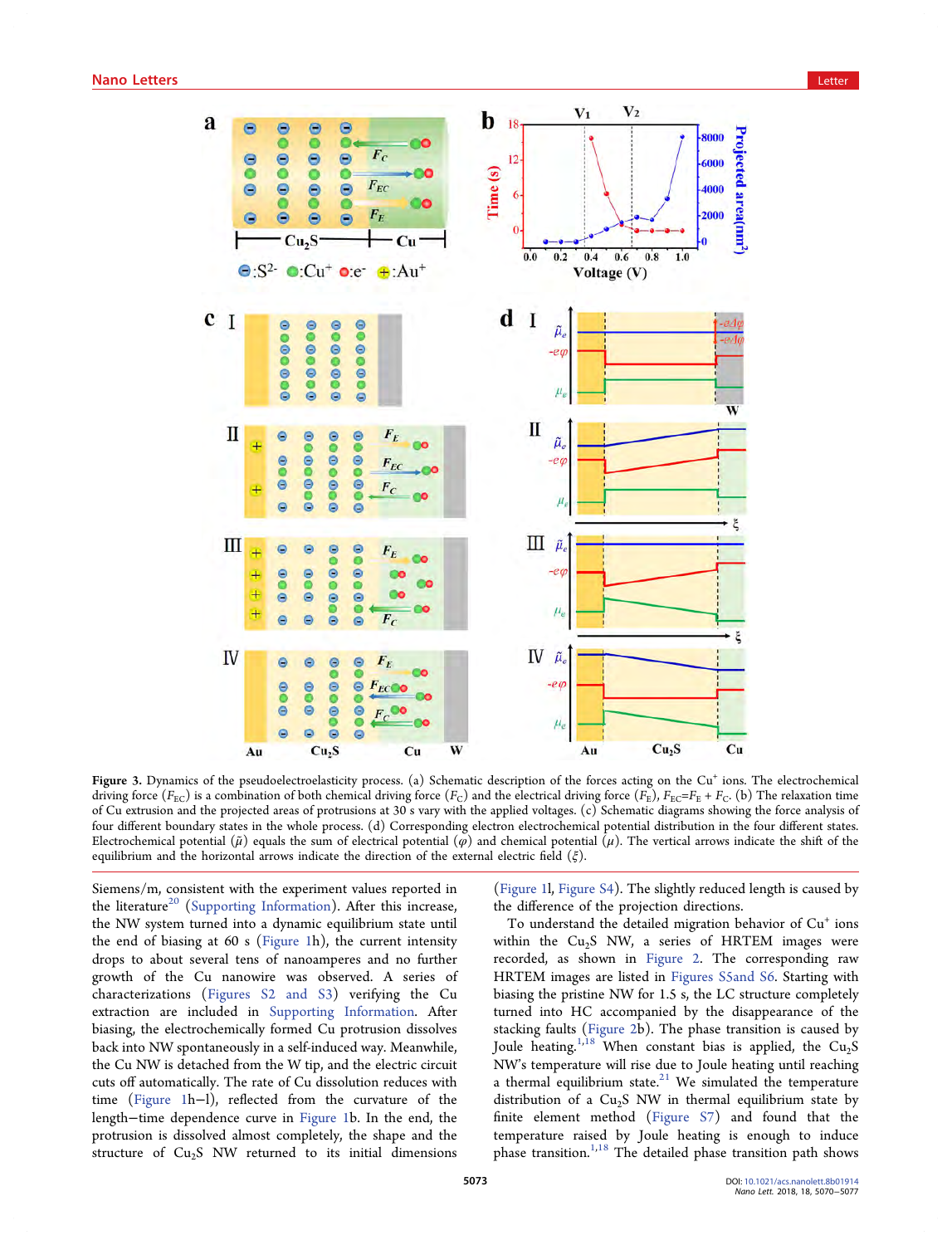that the phase transformation originates at the stacking faults and propagates from the edge inward until the LC structure is completely converted into HC [\(Figure S8\)](http://pubs.acs.org/doi/suppl/10.1021/acs.nanolett.8b01914/suppl_file/nl8b01914_si_001.pdf), which is consistent with our previous work.<sup>18</sup> [Subsequently, the Cu atoms begin to](#page-7-0) nucleate at the tip of the NW (highlighted in green), and the NW maintain the HC phase during the dynamic extrusion process, as shown in [Figure 2c](#page-2-0) and [Video S2.](http://pubs.acs.org/doi/suppl/10.1021/acs.nanolett.8b01914/suppl_file/nl8b01914_si_003.avi) The HRTEM image in [Figure 2](#page-2-0)d confirms that the protrusion is entirely made of metallic copper as confirmed from the spacing of the lattice fringes, which agrees with that of {111}-Cu planes. [Figure 2](#page-2-0)e reveals that the  $\lceil 102 \rceil$  diffraction spot of the LC disappears after 1.5 s, which indicates the complete conversion to the HC phase.

The process of Cu reinsertion [\(Figure 2](#page-2-0)h−k) is much simpler. With the bias turned off, HC phase converts back to the LC. Surprisingly, the  $Cu<sub>2</sub>S$  NW keeps LC phase during the entire Cu insertion process as shown in the FFT patterns of [Figure 2h](#page-2-0)−k. It is shown in [Figure 2f](#page-2-0),g that Cu<sup>+</sup> ions migrate along the c channel in a synchronized way (caterpillar migration) with an energy barrier of less than 0.6 eV. On the contrary, we find that the isolated motion of a single ion along the  $c$  channel is not feasible as it encounters huge repulsion from its neighboring ions along the  $c$  channel and bounces back to the initial configuration prior to the hop. Combining in situ HRTEM observations with ab initio calculations, we concluded that the  $Cu<sup>+</sup>$  ion diffusion in this case follows the caterpillar diffusion mechanism $^{22,23}$  $^{22,23}$  $^{22,23}$  rather than the independent ion motion normally observed in most of the metal–halogen superionic conductors.<sup>1</sup>

The different steps in the deformation process are described a brief manner in [Figure 1](#page-1-0)m. First, the temperature of the  $Cu<sub>2</sub>S$ NW increases due to Joule heating. Next, a crystallographic phase transition occurs during which,  $Cu<sup>+</sup>$  ions in P2 are driven out of their sublattice, replaced by  $Cu<sup>+</sup>$  ions from P1. The extruded Cu<sup>+</sup> ions are reduced (precipitate) at the W electrode. These atoms are pushed forward by the newly reduced Cu atoms, and thus the NW is elongated. Once the bias is turned off, the extracted Cu atoms oxidize and move in the reverse direction, back into the NW.

The reversible change both in shape and crystal phase was analogous to the deformation of a nanospring. However, in our case this deformation of NW is excited by electric field rather than by external mechanical force. Despite the complexity of the observed elongation-shortening process, we demonstrate in our work that the extrusion of the Cu NW is an electrically driven process, and that dissolution process is spontaneous. It is worth emphasizing that the process observed in this study is different in nature from other reversible metal extraction-insertion phenomena published hitherto<sup>[16](#page-7-0),[24](#page-7-0)</sup> [\(Table S1\)](http://pubs.acs.org/doi/suppl/10.1021/acs.nanolett.8b01914/suppl_file/nl8b01914_si_001.pdf); for details, see the [Supporting Information](http://pubs.acs.org/doi/suppl/10.1021/acs.nanolett.8b01914/suppl_file/nl8b01914_si_001.pdf).

In order to explain the experimental phenomena and the corresponding current curves, we have considered the Au−  $Cu<sub>2</sub>S(Cu)$ −W structure as solid-state electrochemical system with an ion blocking electrode (Au) and reversible W electrode. In this model [\(Figure 3a](#page-3-0)), we assume that the force created by the external electric field acting on  $Cu<sup>+</sup>$  ions represents  $F<sub>E</sub>$  and all the other effects due to the movement of  $Cu<sup>+</sup>$  ions are cumulatively included in  $F_C$ . On the microscopic level, four discernible states account for the extrusion and insertion of the Cu protrusion as well as the corresponding changes in the distribution of the electrochemical potential of electrons, as illustrated in [Figure 3](#page-3-0).

Once the Au–Cu<sub>2</sub>S–W system is connected, the electrochemical potential  $\tilde{\mu}$ of the system equilibrate and the condition  $\tilde{\mu}(Au) = \tilde{\mu}(Cu_2S) = \tilde{\mu}(W)$  is fulfilled as shown in Figure  $3c(I)$  and Figure  $3d(I)$ . The difference in the work functions of Au and Cu<sub>2</sub>S suggest the formation of a Schottky contact at the Au−Cu2S interface as shown in [Figure 3](#page-3-0)d(I). This is why the initial loop current is close to zero in [Figure 1b](#page-1-0).

An applied voltage shifts the Fermi level of the Au electrode relative to the Cu<sub>2</sub>S ( $\Delta E_F(\text{Au}) = e\Delta\varphi$ ) and an effective electrical potential difference  $(e\varphi)$  is induced, where *e* is charge of the electron, and  $\varphi$  is the local electrostatic potential. According to the energy band diagram of the Au– $Cu<sub>2</sub>S-W$ system ([Figure S9\)](http://pubs.acs.org/doi/suppl/10.1021/acs.nanolett.8b01914/suppl_file/nl8b01914_si_001.pdf), we know that the major potential drop is concentrated between Au and W electrodes as shown by the red line in [Figure 3](#page-3-0)d (II). With external voltage exerted upon the Cu<sub>2</sub>S, the mobile Cu<sup>+</sup> ions would respond by moving with a drift mobility,  $M_d$ . At the same time, an equal amount of electrons moving from Au electrode to W electrode through the external circuit leads to a formation of positive charges at Au side of the  $Au/Cu<sub>2</sub>S$  interface. In this way, an electrical double layer is established at the  $Au/Cu_2S$  interface to maintain the charge balance of the system. It is the electrical double layer that stabilizes the Cu<sup>+</sup>-deficient material. For the electrons arriving at the  $Cu<sub>2</sub>S/W$  interface from the W electrode with energy  $(E<sub>I</sub>)$  higher the Fermi energy of the redox reaction, that is,  $E_{\rm I} > E_{\rm F}$  (Cu<sup>+</sup>/Cu), can contribute to the electrochemical  $Cu^{+}/Cu$  half-cell reaction.<sup>12</sup> [Meanwhile, the](#page-6-0) activity of Cu is reduced at the  $Au/Cu_2S$  interface [\(Figure](#page-3-0)  $3c(II)$  $3c(II)$ ) in accordance to the Nernst equation. The observed high current [\(Figure 1](#page-1-0)B) is a proof of the mass/ion transfer in the Cu<sub>2</sub>S NW and interface electrode reactions. The ionic conduction is estimated in the order of  $\sigma_{\text{ion}} = (10-10^2)\sigma_{\text{e}}$ ([Supporting Information](http://pubs.acs.org/doi/suppl/10.1021/acs.nanolett.8b01914/suppl_file/nl8b01914_si_001.pdf)).

The extraction of Cu from the solid electrolyte will lead to a shift of the chemical potential from the green line in [Figure](#page-3-0)  $3d(II)$  $3d(II)$  to the green line in Figure  $3d(III)$ . When it reaches the level denoted by the green line in Figure  $3d(III)$ , an equilibrium will be established as shown in Figure  $3c(III)$ . In this case, the chemical potential gradient formed during the application of voltage drives a chemical dissolution process of Cu back into the  $Cu<sub>2</sub>S$  matrix, and the directional migration of  $Cu<sup>+</sup>$  ions stops, so the ionic conduction no longer contributes the loop current. In addition, the extrusion of  $Cu<sup>+</sup>$  ions induces cationic vacancies on the  $Cu<sub>2</sub>S$  side near the Au/Cu<sub>2</sub>S interface that provide an additional potential, reducing both the built-in potential and the depletion width to maintain the Fermi energy balance between Au and  $Cu_2S$ <sup>[21,25](#page-7-0)</sup> Therefore, the Schottky barrier at the  $Au/Cu_2S$  interface decreases. This is why the current drops to about several tens of nanoamperes during dynamic equilibrium state, which is much smaller than the current in electrochemical extraction process but higher than the current in the initial state.

Upon removal of bias, the extracted Cu starts to be oxidized and dissolved back into the NW, driven by chemical potential gradient (higher copper concentration toward the W tip side), as shown in Figure  $3c(IV)$ . The Cu species will gradually become uniformly spanned inside the NW again, and the chemical potential distribution is shifted from the green line in [Figure 3](#page-3-0)d(IV) to the green line in [Figure 3](#page-3-0)d(I). Obviously, the dissolution of Cu protrusion is slower than the growth, which is because of the electronic conductivity is smaller than the ionic conductivity in  $Cu<sub>2</sub>S$  in [Figure 1b](#page-1-0). During electrochemical extraction process, the  $Cu<sup>+</sup>$  ions diffusion through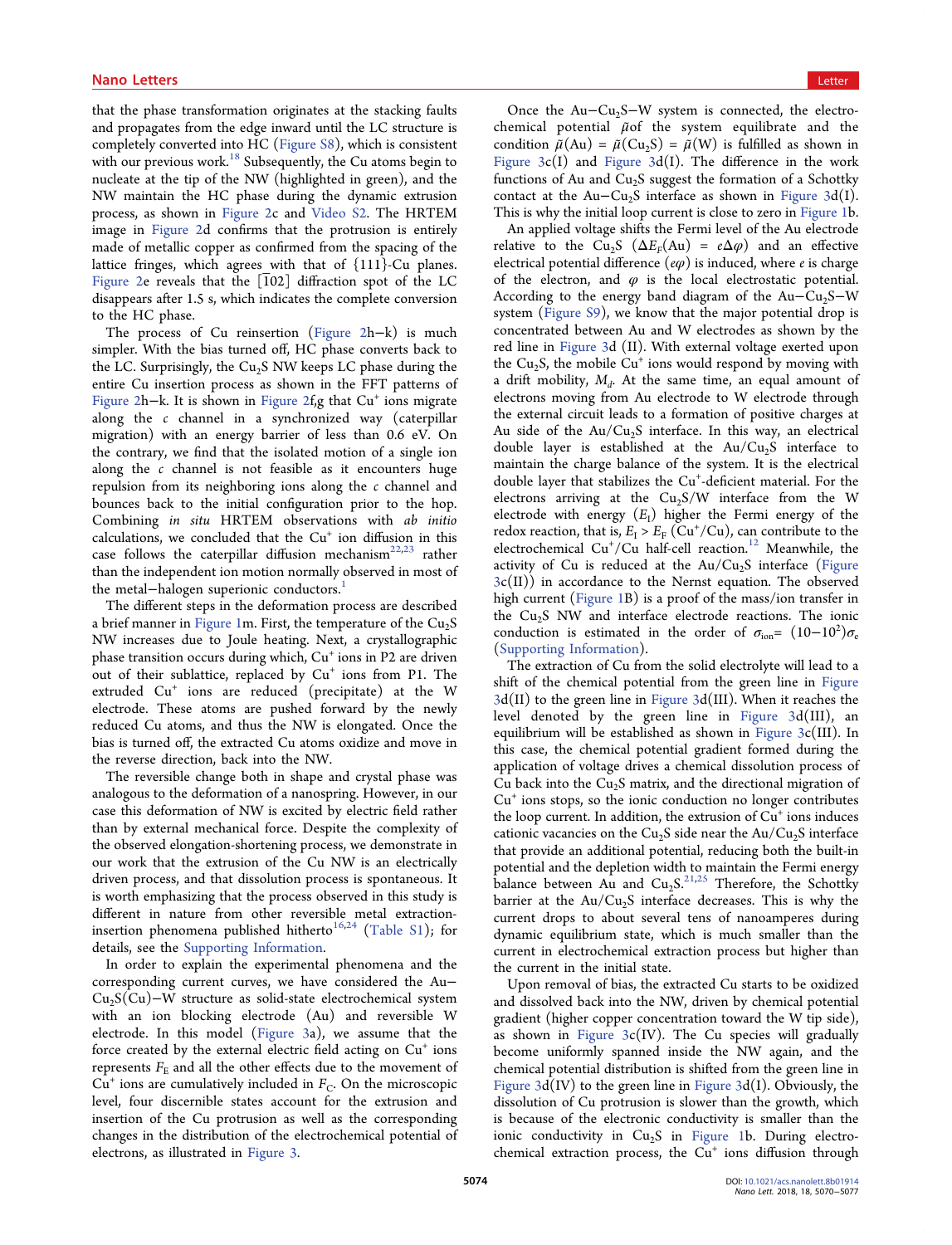<span id="page-5-0"></span>

Figure 4. Single nanowire electric nanoactuator. (a) Sequential images showing the whole process of a Cu<sub>2</sub>S nanoactuator. During 1 V biasing, the W tip is pushed away by the protrusion formed by extruded Cu. After biasing, the Cu<sub>2</sub>S NW constricts spontaneously and the W tip returns to its original position ([Video S3\)](http://pubs.acs.org/doi/suppl/10.1021/acs.nanolett.8b01914/suppl_file/nl8b01914_si_004.avi). So the Cu<sub>2</sub>S NW can be used as a nanoactuator to drive reciprocating motion of an object. The golden color highlights the Cu<sub>2</sub>S; the green color highlights Cu protrusion and the blue color highlights W tip. (b) Change in the relative distance marked by red two-way arrow (from W tip to Cu/Cu2S interface) and angle θ marked by two blue arrows in part a during the pseudoelectroelasticity process. (c) Repeatability of a nanoactuator behavior.

 $Cu<sub>2</sub>S$  NW and the electrons transfer through the external circuit, so the Cu protrusion formation process is ionic conduction limiting. $<sup>5</sup>$  [However, for the Cu dissolution process,](#page-6-0)</sup> the electric circuit cuts off after bias, so electrons only can transfer through  $Cu<sub>2</sub>S$  NW, and the Cu protrusion dissolution process becomes electronic conduction limiting.<sup>[5](#page-6-0)</sup>

The value of the applied voltage also influences the process of Cu extraction [\(Figure S10](http://pubs.acs.org/doi/suppl/10.1021/acs.nanolett.8b01914/suppl_file/nl8b01914_si_001.pdf)). Constant voltages of variable amplitudes (0−1 V, the interval is 0.1 V) were applied on the NW, the time of  $Cu<sup>+</sup>$  ions to begin moving out and the projected areas of Cu protrusions at 30 s were recorded as shown in [Figure 3](#page-3-0)b. On the basis of these data, the phenomenon of pseudoelectroelasticity can be divided into three categories. It is worth mentioning that the voltage ranges of these three categories varied for different NWs. For a specific NW, the process of  $Cu<sup>+</sup>$  ion precipitation has two critical voltages  $V_1$  and  $V_2$  [\(Figure 3](#page-3-0)b). There is a positive correlation between the temperature and the applied voltage, since increasing the applied voltage will raise the steady-state temperature of the NW. If the bias is below  $V_1$ , the electric force on the ion is not sufficient to overcome the  $Cu<sup>+</sup>$  ion reduction and diffusion barriers in LC  $Cu<sub>2</sub>S$  and also, the steady-state temperature of the NW is below the phase transition temperature, which means that the Cu<sup>+</sup> ions will not precipitate out of the NW. When the bias is between  $V_1$  and  $V_2$ , the electrical field, in this case, is also not sufficient to

overcome the Cu<sup>+</sup> ion reduction/diffusion barrier in LC Cu<sub>2</sub>S, but the steady-state temperature of the NW can increase to above the phase transition temperature, in which case,  $Cu<sup>+</sup>$ ions can become mobile in HC  $Cu<sub>2</sub>S$ . Thus, the relaxation time required to induce precipitation of  $Cu<sup>+</sup>$  ions reduces with increasing applied voltage. The measured projected areas of the Cu protrusions at 30 s increase with voltage in this range of applied voltage ([Figure S10b](http://pubs.acs.org/doi/suppl/10.1021/acs.nanolett.8b01914/suppl_file/nl8b01914_si_001.pdf)−d). Above  $V_2$ , the electrical field force is sufficient to overcome the  $Cu<sup>+</sup>$  ion reaction/diffusion barriers in LC  $Cu<sub>2</sub>S$  and Cu ions instantaneously are electrochemically extracted from the NW following applied bias. In this case, the projected area of the Cu protrusions at 30 s increases with voltage except for 0.8 V, because the protrusion is overlapped in [Figure S10f](http://pubs.acs.org/doi/suppl/10.1021/acs.nanolett.8b01914/suppl_file/nl8b01914_si_001.pdf).

Last, we demonstrate the use of the pseudoelectroelasticity behavior of  $Cu<sub>2</sub>S$  in a linear electric nanoactuator (Figure 4). In this way, we can directly convert electrical energy into mechanical energy, which can be used to drive the reciprocating motion of an object ([Video S3\)](http://pubs.acs.org/doi/suppl/10.1021/acs.nanolett.8b01914/suppl_file/nl8b01914_si_004.avi). We chose the interface of  $Cu/Cu<sub>2</sub>S$  interface of the NW as reference position. At a bias of  $1 \text{ V}$ , the  $\text{Cu}^+$  ions move out and push the W tip out. If the bias is turned off, the extruded  $Cu<sup>+</sup>$  inserts back into the NW and pulls the W tip to its original location (Figure 4a). The relative positions and the relative change in the orientation of the W tip are presented in Figure 4b. We have repeated the actuation process many times for another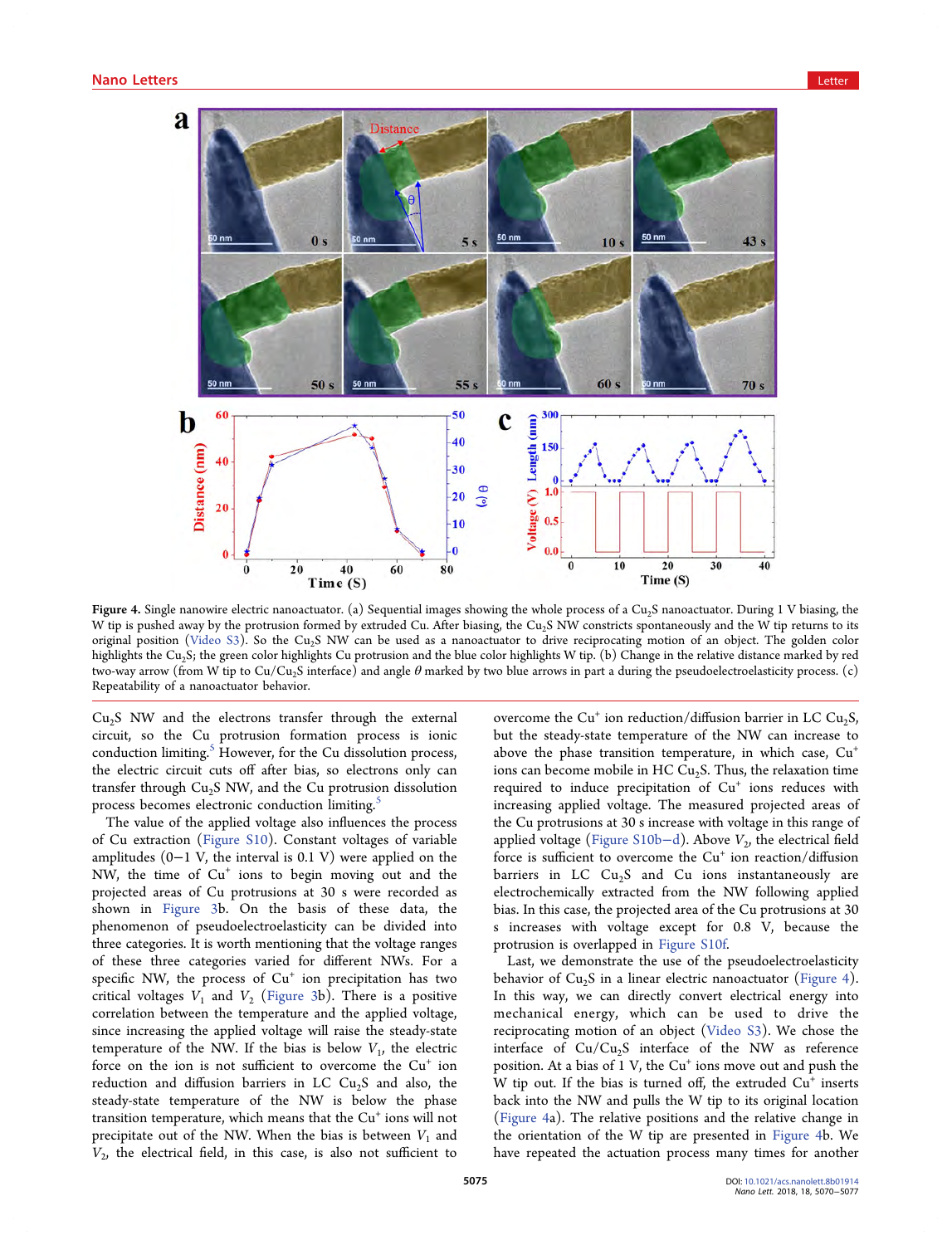# <span id="page-6-0"></span>nano Letters and the control of the control of the control of the control of the control of the control of the<br>Letters and the control of the control of the control of the control of the control of the control of the contr

NW and found that the movement of the nanoactuator was precisely repeated, confirming the reliability of the system ([Figure 4](#page-5-0)c and [Video S4](http://pubs.acs.org/doi/suppl/10.1021/acs.nanolett.8b01914/suppl_file/nl8b01914_si_005.avi)).

Conclusion. In summary, we directly monitored the pseudoelectroelasticity process of Cu<sub>2</sub>S NWs at the atomic scale and have successfully applied this mechanism to nanoelectromechanical systems. The details of the electrochemical dynamics are revealed, which include Cu<sub>2</sub>S phase transformation, migration and jamming of  $Cu<sup>+</sup>$  ions, nucleation, growth, as well as spontaneous shrinking of Cu protrusion. The microscopic mechanism convincingly demonstrates that the extraction of  $Cu<sup>+</sup>$  ions is driven by the external electric field and the cation diffusion barriers are dominated by Joule heat, whereas the oxidation and reinsertion of Cu in the absence of bias is due to the chemical potential difference. Our results open a new perspective about the properties of superionic conductor and provide critical insight into the microscopic mechanisms of ion transport, thereby motivating further research to broaden this concept in electrochemical and nanoelectromechanical systems.

#### ■ ASSOCIATED CONTENT

#### **6** Supporting Information

The Supporting Information is available free of charge on the [ACS Publications website](http://pubs.acs.org) at DOI: [10.1021/acs.nano](http://pubs.acs.org/doi/abs/10.1021/acs.nanolett.8b01914)[lett.8b01914](http://pubs.acs.org/doi/abs/10.1021/acs.nanolett.8b01914).

Synthesis of copper $(I)$  sulfide NWs, set up of the in situ TEM experiment, characterization method and electrical measurements, first-principles calculations, simulation of temperature gradient, conductivity measurements, determination of the structure of the protrusion formed under bias, and the source of extruded Cu ions; figures including structural characterization and elemental composition of samples and the protrusion, the raw HRTEM images corresponding to [Figure 2](#page-2-0), temperature distribution of  $Cu<sub>2</sub>S$  NW, the phase transition trajectory from LC to HC during the extrusion process, the energy band diagram of the  $Au/Cu_2S/W$  structure, and the influence of voltage on the Cu extrusion process; and Table S1, showing the analysis of device structure, elasticity or plasticity, dominant ions source, position of extrusion, and dominant driving force in different kinds of reversible metal extrusion-insertion processes([PDF\)](http://pubs.acs.org/doi/suppl/10.1021/acs.nanolett.8b01914/suppl_file/nl8b01914_si_001.pdf)

Video S1, electric field induced pseudoelectroelasticity deformation of one Cu<sub>2</sub>S nanowire, where the extrusion of the Cu NW is an electrically driven process and that dissolution process is spontaneous [\(AVI\)](http://pubs.acs.org/doi/suppl/10.1021/acs.nanolett.8b01914/suppl_file/nl8b01914_si_002.avi)

Video S2, extrusion process of the Cu NW at high resolution [\(AVI\)](http://pubs.acs.org/doi/suppl/10.1021/acs.nanolett.8b01914/suppl_file/nl8b01914_si_003.avi)

Video S3, one  $Cu<sub>2</sub>S$  nanowire working as a nanoactuator to drive reciprocating motion of an object (here is W tip) [\(AVI\)](http://pubs.acs.org/doi/suppl/10.1021/acs.nanolett.8b01914/suppl_file/nl8b01914_si_004.avi)

Video S4, repeatability of a nanoactuator behavior ([AVI](http://pubs.acs.org/doi/suppl/10.1021/acs.nanolett.8b01914/suppl_file/nl8b01914_si_005.avi))

# ■ AUTHOR INFORMATION

### Corresponding Authors

\*(L.S.) E-mail: [slt@seu.edu.cn.](mailto:slt@seu.edu.cn)

- \*(Ha.Z.) E-mail: [hmzheng@lbl.gov.](mailto:hmzheng@lbl.gov)
- \*(I.V.) E-mail: [i.valov@fz-juelich.de](mailto:i.valov@fz-juelich.de).

# ORCID<sup>®</sup>

Ilia Valov: [0000-0002-0728-7214](http://orcid.org/0000-0002-0728-7214)

Haimei Zheng: [0000-0003-3813-4170](http://orcid.org/0000-0003-3813-4170)

Litao Sun: [0000-0002-2750-5004](http://orcid.org/0000-0002-2750-5004)

#### Author Contributions

# The manuscript was written through contributions of all authors. All authors have given approval to the final version of the manuscript. These authors contributed equally. Q.Z., L.S., and Ha.Z. conceived the project. Q.Z. performed the in situ TEM imaging. Q.Z., I.V., C.C., and K.Y. carried out the data analysis. Z.S. performed the calculations. Q.Z., I.V., Ha.Z., and L.S. cowrote the paper with all authors contributing to the discussion and preparation of the manuscript.

## Notes

The authors declare no competing financial interest.

#### ■ ACKNOWLEDGMENTS

This work was supported by the National Key R&D Program of China (No. 2017YFA0204800) and the National Natural Science Foundation of China (Nos 51420105003, 11327901, 11525415, 11674052). Q.Z. acknowledges funding support from the China Scholarship Council (201606090071) and Scientific Research Foundation of Graduate School of Southeast University (YBPY1708). The work by Q.Z. and Ha.Z. at LBNL was supported by the U.S. Department of Energy, Office of Science, Office of Basic Energy Sciences, Materials Sciences and Engineering Division, under Contract No. DE-AC02-05-CH11231 within the KC22ZH program.

#### ■ ABBREVIATIONS

 $Cu<sub>2</sub>S$ , copper sulfide; HRTEM, high resolution transmission electron microscope; STM-TEM, scanning tunneling microscopic-transmission electron microscope system; HC, high chalcocite; LC, low chalcocite; NW, nanowire; SAED, selected area electron diffraction; EELS, energy-loss spectroscopy; FFT, fast Fourier transformation; NEB, nudged elastic band

#### ■ REFERENCES

- (1) Wang, L.-W. Phys. Rev. Lett. 2012, 108 (8), 085703.
- (2) Morcrette, M.; Rozier, P.; Dupont, L.; Mugnier, E.; Sannier, L.; Galy, J.; Tarascon, J. M. Nat. Mater. 2003, 2 (11), 755−61.
- (3) Liu, H.; Shi, X.; Xu, F.; Zhang, L.; Zhang, W.; Chen, L.; Li, Q.;
- Uher, C.; Day, T.; Snyder, G. J. Nat. Mater. 2012, 11 (5), 422−5. (4) He, Y.; Day, T.; Zhang, T.; Liu, H.; Shi, X.; Chen, L.; Snyder, G.
- J. Adv. Mater. 2014, 26 (23), 3974−8.
- (5) Chen, C. C.; Fu, L.; Maier, J. Nature 2016, 536 (7615), 159−64.
- (6) Ohno, T.; Hasegawa, T.; Tsuruoka, T.; Terabe, K.; Gimzewski, J. K.; Aono, M. Nat. Mater. 2011, 10 (8), 591−5.
- (7) Aoki, Y.; Wiemann, C.; Feyer, V.; Kim, H. S.; Schneider, C. M.; Ill-Yoo, H.; Martin, M. Nat. Commun. 2014, 5, 3473.
- (8) Wang, J.; Chen, K.; Gong, M.; Xu, B.; Yang, Q. Nano Lett. 2013, 13 (9), 3996−4000.
- (9) Terabe, K.; Hasegawa, T.; Nakayama, T.; Aono, M. Nature 2005, 433 (7021), 47−50.
- (10) Maier, J. Nat. Mater. 2005, 4 (11), 805−815.
- (11) Sata, N.; Eberman, K.; Eberl, K.; Maier, J. Nature 2000, 408 (6815), 946−949.
- (12) Valov, I.; Sapezanskaia, I.; Nayak, A.; Tsuruoka, T.; Bredow, T.; Hasegawa, T.; Staikov, G.; Aono, M.; Waser, R. Nat. Mater. 2012, 11 (6), 530−5.

(13) Wedig, A.; Luebben, M.; Cho, D. Y.; Moors, M.; Skaja, K.; Rana, V.; Hasegawa, T.; Adepalli, K. K.; Yildiz, B.; Waser, R.; Valov, I. Nat. Nanotechnol. 2016, 11 (1), 67−74.

(14) Nayak, A.; Tamura, T.; Tsuruoka, T.; Terabe, K.; Hosaka, S.; Hasegawa, T.; Aono, M. J. Phys. Chem. Lett. 2010, 1 (3), 604−608. (15) Xu, Z.; Bando, Y.; Wang, W.; Bai, X.; Golberg, D. ACS Nano 2010, 4 (5), 2515−2522.